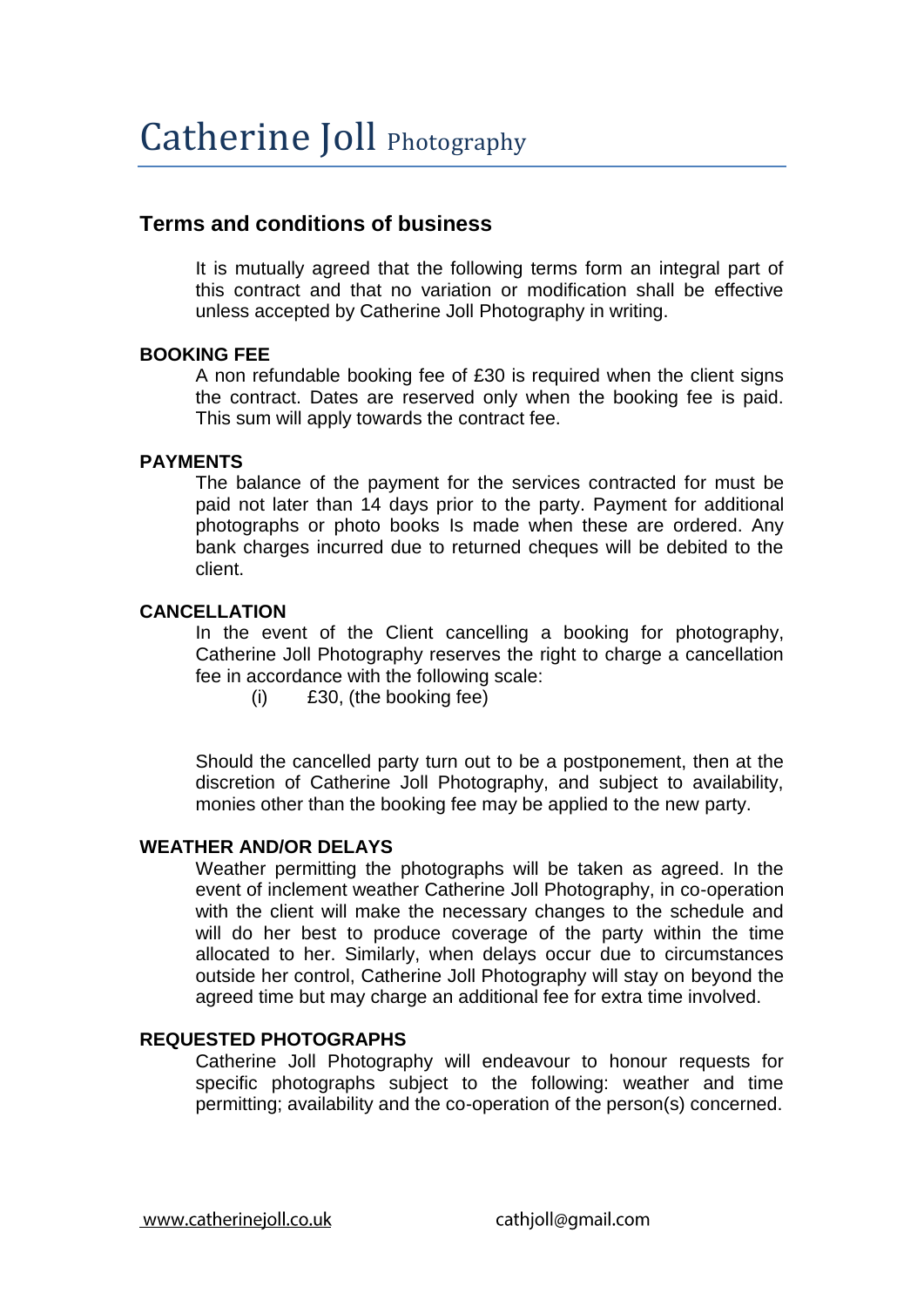## **COVERAGE**

Catherine Joll Photography does not guarantee any specific picture nor to include any specific background, location, props, or arrangement, although every effort will be made to interpret the client's wishes.

## **COLOUR MATCHING and SIZES**

Owing to photochromatic anomalies caused by a combination of certain dyes and materials, especially in man-made fibres, it is sometimes impossible to record on camera the exact colour of materials as perceived by the human eye. When processing images, the Catherine Joll Photography will endeavour to achieve a pleasing overall colour balance based on natural flesh tones. It is understood that some colours may not remain consistent throughout a set of photographs owing to variations in lighting conditions. It is also understood that all photographic printing is undertaken within the technical limitations of the process and that colour may not be identical over the whole range within a subject. The colour balance of prints made at different times or in varying sizes may also be variable. Due to the limitations of computer monitors it is understood that images may appear differently according to the specification of each monitor and that prints will not match images rendered on any particular computer monitor. Where images are made available for use on a DVD player reasonable steps are taken to ensure compatibility, but DVD discs may not play on all DVD players, particularly older models. All print and presentation sizes quoted are approximate and subject to the discretion of the photographers.

#### **COPYRIGHT**

The copyright in all photographs created by Catherine Joll Photography shall remain the property of Catherine Joll Photography in accordance with the Copyright, Design and Patents Act 1988. The Client(s) shall, however, be permitted to reproduce photographs created by Catherine Joll Photography for their own personal use. Catherine Joll Photography accepts no responsibility for the quality and colour reproduced from third party printers of images supplied, due to variations in paper and third party printing processes and profiles.

#### **NEGATIVES and ELECTRONIC IMAGES**

All negatives and electronic images created by Catherine Joll Photography shall remain the property of Catherine Joll Photography who undertakes to store all such negatives safely for a period of 2 years, and make them available for future reproduction if required during that time. Photographic prints will become and remain the property of the Client(s). However the Client(s) specifically acknowledge that ownership of prints does not imply ownership of the copyright in the images on them, or any right to reproduce, or authorise the reproduction of, such images.